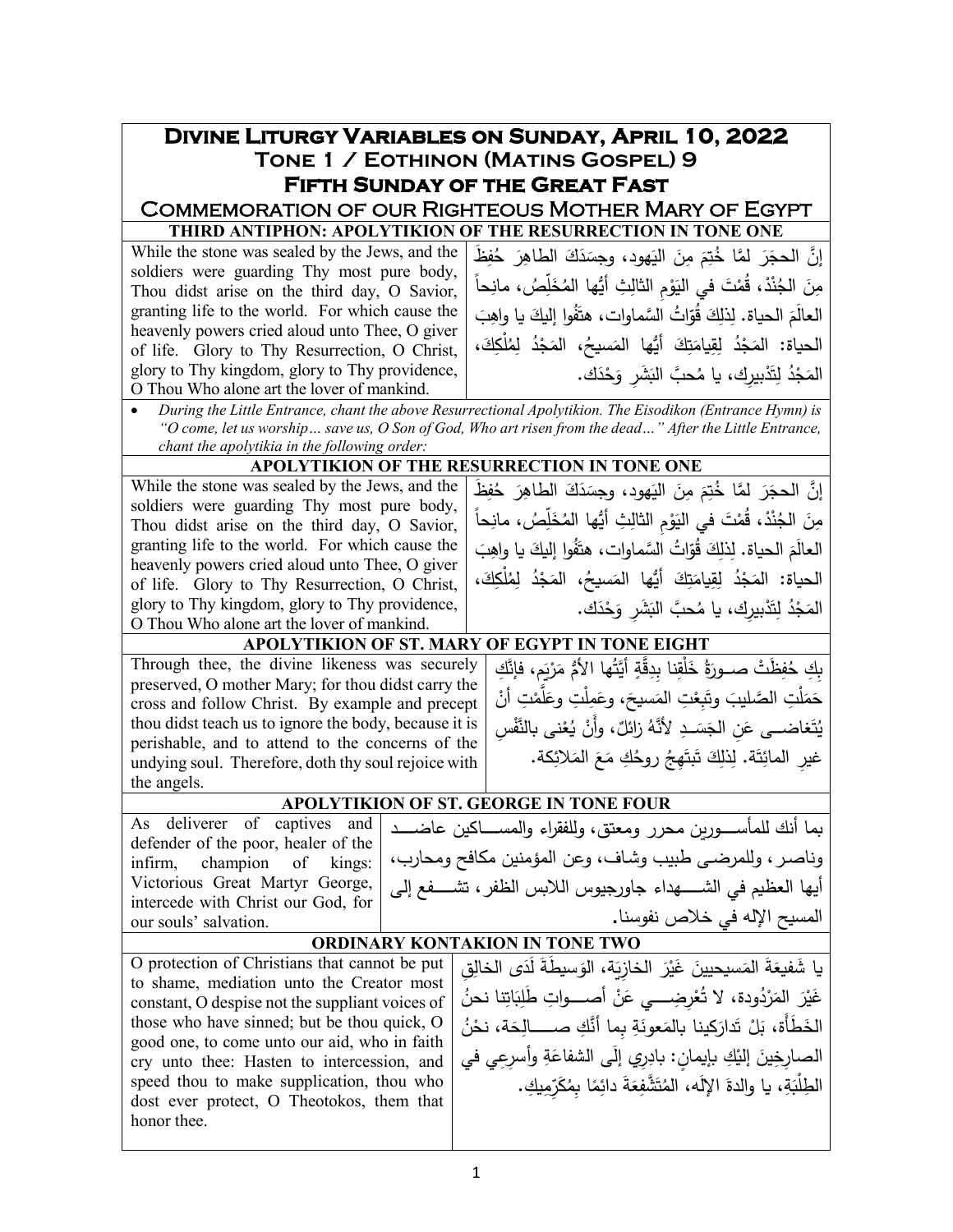| <b>EPISTLE</b> for the $5th$ Sunday of the Great Fast                                                                    |                                                                             |                                                                           |  |  |  |  |
|--------------------------------------------------------------------------------------------------------------------------|-----------------------------------------------------------------------------|---------------------------------------------------------------------------|--|--|--|--|
| Make your vows to the Lord our God and perform them.                                                                     | صَلُّوا وأَوْفُوا الرَّبَّ الِهَنَا ۢنُذُوَرِكُم.                           |                                                                           |  |  |  |  |
| (Psalm 75:11)                                                                                                            |                                                                             |                                                                           |  |  |  |  |
| God is known in Judah; His name is great in Israel. (Psalm                                                               |                                                                             | الله مَعْروفٌ في أرْض يَهوذا. إِسْمُهُ                                    |  |  |  |  |
| 75:1)<br>The Reading is from St. Paul's Letter to the Hebrews                                                            |                                                                             | عَظْتُمْ في إِسْرائِيل                                                    |  |  |  |  |
| $(9:11-14)$                                                                                                              |                                                                             | فَصْلٌ مِنْ رسالَةِ القِدِّيسِ بولُسَ                                     |  |  |  |  |
| Brethren, when Christ appeared as a high priest of the good<br>things that have come, then through the greater and more  |                                                                             | الرَّسولِ إلى العِبْرانِيين (11:9-14)                                     |  |  |  |  |
| perfect tent (not made with hands, that is, not of this creation)                                                        | يا إِخْوَةُ، إِنَّ المَســــيحَ إِذْ قَدْ جاءَ رِئِيسَ                      |                                                                           |  |  |  |  |
| he entered once for all into the Holy Place, taking not the blood                                                        |                                                                             |                                                                           |  |  |  |  |
| of goats and calves but his own blood, thus securing an eternal                                                          | كَهَنَةٍ لِلْخيْراتِ المُسْــــتَقْبَلَةِ، فَبِمَسْـــكِن                   |                                                                           |  |  |  |  |
| redemption. For if the sprinkling of defiled persons with the<br>blood of goats and bulls and with the ashes of a heifer |                                                                             |                                                                           |  |  |  |  |
| sanctifies for the purification of the flesh, how much more                                                              | ليْسَ مِنْ هذِهِ الخليقة. ولِيْسَ بِدَم تُيُوسِ                             |                                                                           |  |  |  |  |
| shall the blood of Christ, who through the eternal Spirit offered                                                        | وَعُجُولٍ بَلْ بِدَم نَفْسِهِ دَخَلَ الأقداسَ مَرَّةً                       |                                                                           |  |  |  |  |
| himself without blemish to God, purify your conscience from<br>dead works to serve the living God.                       | واحِدَةً فَوَجَدَ فِداءً أَبَدِيّاً. لأَنَهُ إِنْ كانَ دَمُ                 |                                                                           |  |  |  |  |
| Priest: Peace be to you reader.                                                                                          |                                                                             | ثيران وتُيُوسِ ورَمَـادُ عِجْلَـةٍ يُرَشُّ على                            |  |  |  |  |
| Reader: And to your spirit.                                                                                              |                                                                             | الْمُنَجَّسِــينَ فَيُقَدِّسُــهُمْ لِتطْهِيرِ الْجَسَــدِ*               |  |  |  |  |
| (Refrain) Alleluia, Alleluia, Alleluia.<br>verse: O come, let us sing to the Lord; let us shout for joy to               |                                                                             |                                                                           |  |  |  |  |
| God our Savior. (Psalm 94:1)                                                                                             | فَكَمْ بِالأَحْرَى دَمُ المَســيح، الذي بالروح                              |                                                                           |  |  |  |  |
| (Refrain) Alleluia, Alleluia, Alleluia.                                                                                  | الأَزَلِيّ قَرَّبَ نفْسَــهُ للهِ بِـلا عيْبٍ، يُطَهِّرُ                    |                                                                           |  |  |  |  |
| verse: Let us come into His presence with thanksgiving.<br>(Psalm 94:2)                                                  | ضَــــمائِرَكُمْ مِنَ الأَعْمالِ الْمَيّتَةِ لِتَعْبُدُوا                   |                                                                           |  |  |  |  |
| (Refrain) Alleluia, Alleluia, Alleluia.                                                                                  | اللهَ الْحَيِّ.                                                             |                                                                           |  |  |  |  |
| <b>GOSPEL</b> for the 5 <sup>th</sup> Sunday of the Great Fast                                                           |                                                                             |                                                                           |  |  |  |  |
| The reading is from the Holy Gospel                                                                                      |                                                                             | فَصْلٌ شَريفٌ مِنْ بِشارَةِ القِديسِ مَرْقَسَ الإِنْجِيلِيِّ              |  |  |  |  |
| according to St. Mark (10:32-45)<br>At that time, Jesus took His twelve Disciples, and                                   |                                                                             | البَشيرِ والتلميذِ الطاهِرِ (32:10-45)                                    |  |  |  |  |
| began to tell them what was to happen to Him,                                                                            | في ذلكَ الزمان، أخذَ يسوعُ تلاميذَهُ الإثْنَى عَشَرَ وابْتَدَأَ             |                                                                           |  |  |  |  |
| saying, "Behold, we are going up to Jerusalem.                                                                           |                                                                             |                                                                           |  |  |  |  |
| And the Son of man will be delivered to the chief<br>priests and the scribes, and they will condemn                      | يَقولُ لَهُمْ ما سِيَعْرِضُ لَهُ. "هُوَذا نَحْنُ صاعِدونَ إلى               |                                                                           |  |  |  |  |
| Him to death, and deliver Him to the Gentiles.                                                                           | أُورَشَليمَ، وابْنُ البَشَرِ سَيُسْلَمُ إلى رؤساءِ الكَهَنَةِ والكَتَبَةِ،  |                                                                           |  |  |  |  |
| And they will mock Him, and scourge Him, and                                                                             | فَيَحْكُمونَ عَلَيْهِ بالمَوْتِ ويُسْلِمونَهُ إلى الأَمم. فَيَهْزَأُونَ     |                                                                           |  |  |  |  |
| spit upon Him, and kill Him; and after three days<br><i>He will rise.</i> " And James and John, the sons of              | بهِ، وبَبْصُقُونَ عَلَيْهِ، ويَجْلِدونَهُ، ويَقْتُلونَهُ، وفي اليَوْم       |                                                                           |  |  |  |  |
| Zebedee, came forward to Him, and said to Him,                                                                           | الثالِثِ يَقومُ." فَدَنا إِليهِ يَعْقوبُ وبوحَنَّا ابْنا زِبَدَى قائِلَيْن: |                                                                           |  |  |  |  |
| "Teacher, we would that thou shouldest do for us                                                                         |                                                                             | "يا مُعلِّمُ، نُرِيدُ أَنْ تَصْنَعَ لَنا مَهْمَا طَلَبْنا." فقالَ لَهُما: |  |  |  |  |

*whatsoever we shall desire."* And Jesus said to them, *"What do you want Me to do for you?"* And they said to Him, "*Grant us to sit, one at Thy right hand and one at Thy left, in Thy glory."* But Jesus said to them, *"You do not know what you are asking. Are you able to drink the cup that I drink, or to be baptized with the baptism with which I am baptized?"* And they said to Him, *"We are able."* And Jesus said to them, *"The cup that I drink you will drink; and with the baptism with which I am baptized, you will be baptized. But to sit at My right hand or at My left* 

ْنا َب َ َ ا طل ْم َه َنا م َ ل َع َ ْصن ْ ت ُ أَن ُر�د ،ُ ن ُ "�ا م . ما: ُ ّعل َه َ ل ڵٷ " فقال "ماذا تُريدانِ أَنْ أَصْنَعَ لَكُما؟" قالا لَهُ: "أَعْطِنا أَنْ يَجْلِسَ<br>ء **ٔ** ْ أَحَدُنا عَنْ يَمينِكَ والآخَرُ عَنْ يَسارِكَ في مَجِدِكَ." فَقالَ<br>كَمَدُنا عَنْ يَمينِكَ والآخَرُ أَهُما يَسوعُ: "إِنَّكُما لا تَعْلَمانِ ما تَطْلُبانِ. أَتَسْتَطيعانِ<br>أَهُما يَسوعُ: ْ َ ْص َطِ�غا ْ ت ُها أنا، وأَن � َ َْأ َس التي أَ ْشر َ�ا الك َ ْشر ْ ت أن بالصِبْغَةِ التي أَصْطَبِغُ بِها أنا؟" فَقالا لَهُ: "نَسْتَطيع".<br>م فَقالَ لَهُما يَسوعُ: "أَمَّا الكَأْسُ التي أَشْرَبُها فَتَشْرَبانِها، وبالصِبْغَةِ التي أَصْطَبِغُ بِها فَتَصْطَبِغانِ. وأَمّا جُلوسُكُما